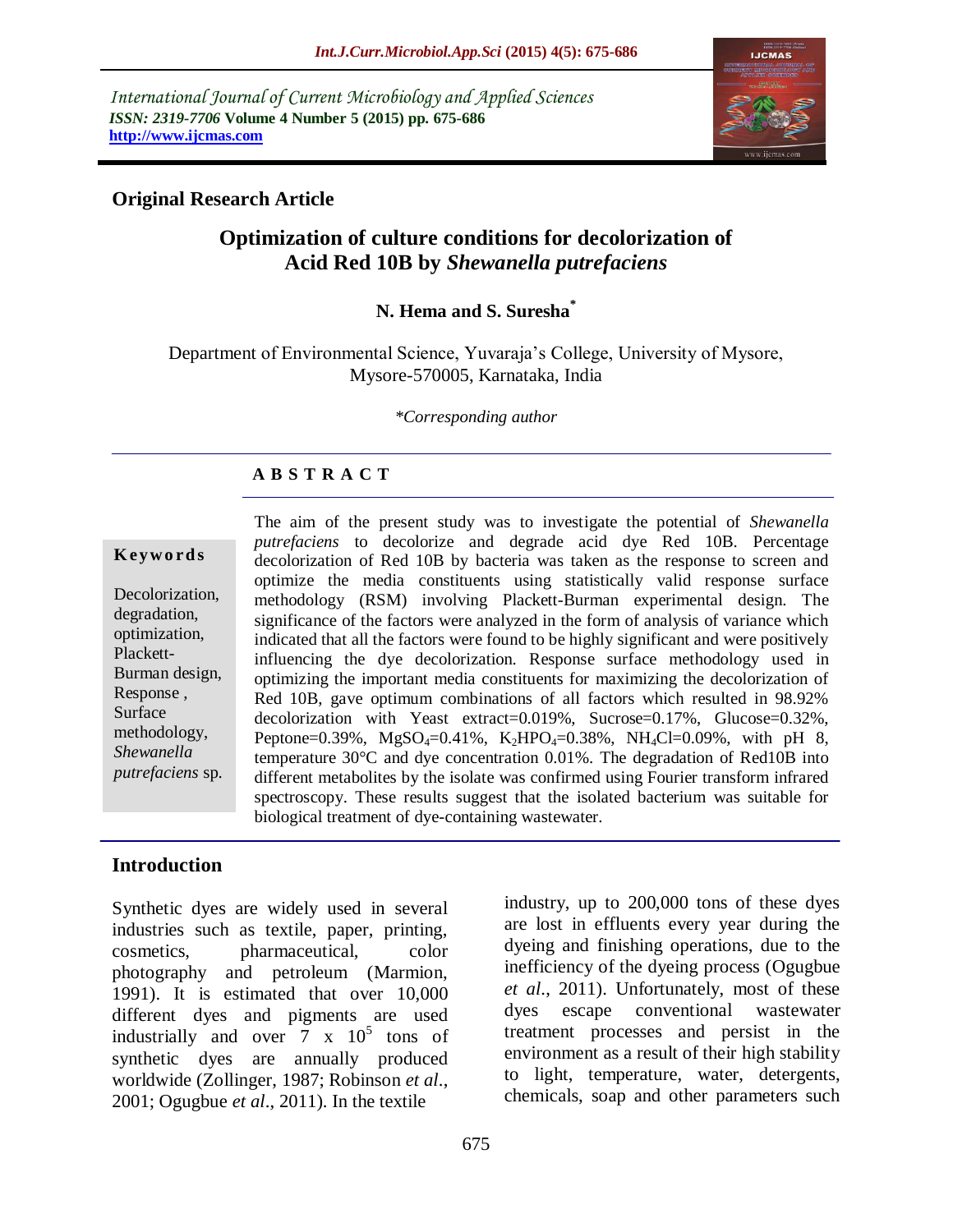as bleach and perspiration (Couto *et al*., 2009). In addition, anti-microbial agents resistant to biological degradation are frequently used in the manufacture of textiles, particularly for natural fibers such as cotton (Couto *et al*., 2009; Neill et al., 1999). The synthetic origin and complex aromatic structure of these dyes make them more recalcitrant to biodegradation (Forgacs *et al*., 2004; Przystaś *et al*., 2011). However, environmental legislation obliges industries to eliminate colour from their dyecontaining effluents, before letting into water bodies (Ogugbue *et al*., 2011; Neill *et al*., 1999).

The textile industry consumes substantial amount of water in its manufacturing processes used mainly in the dyeing and finishing operations of the plants. The wastewater from textile plants is classified as the most polluting among the industrial sectors, based on the volume generated as well as the effluent composition (Przystaś et al., 2011; Sen and Demirer, 2003). In addition, the increased demand for textile products and the proportional increase in their production, and the use of synthetic dyes have all contributed for the textile dye wastewater becoming one of the substantial sources of severe pollution problems in current times (Santos et al., 2007; Ogugbue et al., 2011).

Textile wastewaters are characterized by extreme fluctuations in parameters such as chemical oxygen demand (COD), biochemical oxygen demand (BOD), pH, colour and salinity. The composition of the wastewater depends on different organicbased compounds, chemicals and dyes used in the dry and wet-processing steps (Santos *et al*., 2004; Talarposhti *et al*., 2001). Recalcitrant organics, colored toxicant, surfactant, chlorinated compounds and salts are the main pollutants of textile effluents (Mansour *et al*., 2012).

In addition, the effects caused by other pollutants in textile wastewater, and the presence of very small amounts of dyes (<1 mg/L for some dyes) in the water, which are nevertheless highly visible, seriously affect the aesthetic quality and transparency of water bodies such as lakes and rivers leading to damage to the aquatic environment (Ibrahim *et al*., 1996; Wijetunga *et al*., 2010).

During the dyeing process, it has been estimated that the losses of colorants to the environment can reach 10-50% (Forgacs *et al*., 2004; Przystaś *et al*., 2012; Mansour *et al*., 2012; Vaidya and Datye, 1982; Rajaguru *et al*., 1999). It is known that some dyes are highly toxic and mutagenic, and also decrease light penetration and photosynthetic activity, causing oxygen deficiency and limiting downstream beneficial uses such as recreation, drinking water and irrigation (Forgacs *et al*., 2004; Przystaś *et al*., 2012; Hubbe *et al*., 2012).

With respect to number and production volume, azo dyes are the largest group of colorants, constituting 60-70% of all organic dyes produced in the world (Bafana *et al*., 2011; Carliell *et al*., 1998). The usage of azo dyes in textile industries is due to their ease of application and cost effectiveness for synthesis as compared to natural dyes, and also their structural diversity, high molar extinction coefficient, and medium-to-high fastness properties in relation to light as well as to wetness (Bafana *et al*., 2011; Seesuriyachan *et al*., 2007). In light of these presumptive evidences, the present study was taken up to explore the potential of dye degrading bacteria in the textile effluent. The isolate, *Shewanella putrefaciens* was used to optimize the decolorization process under different culture conditions and optimal bioremediative capacity was studied.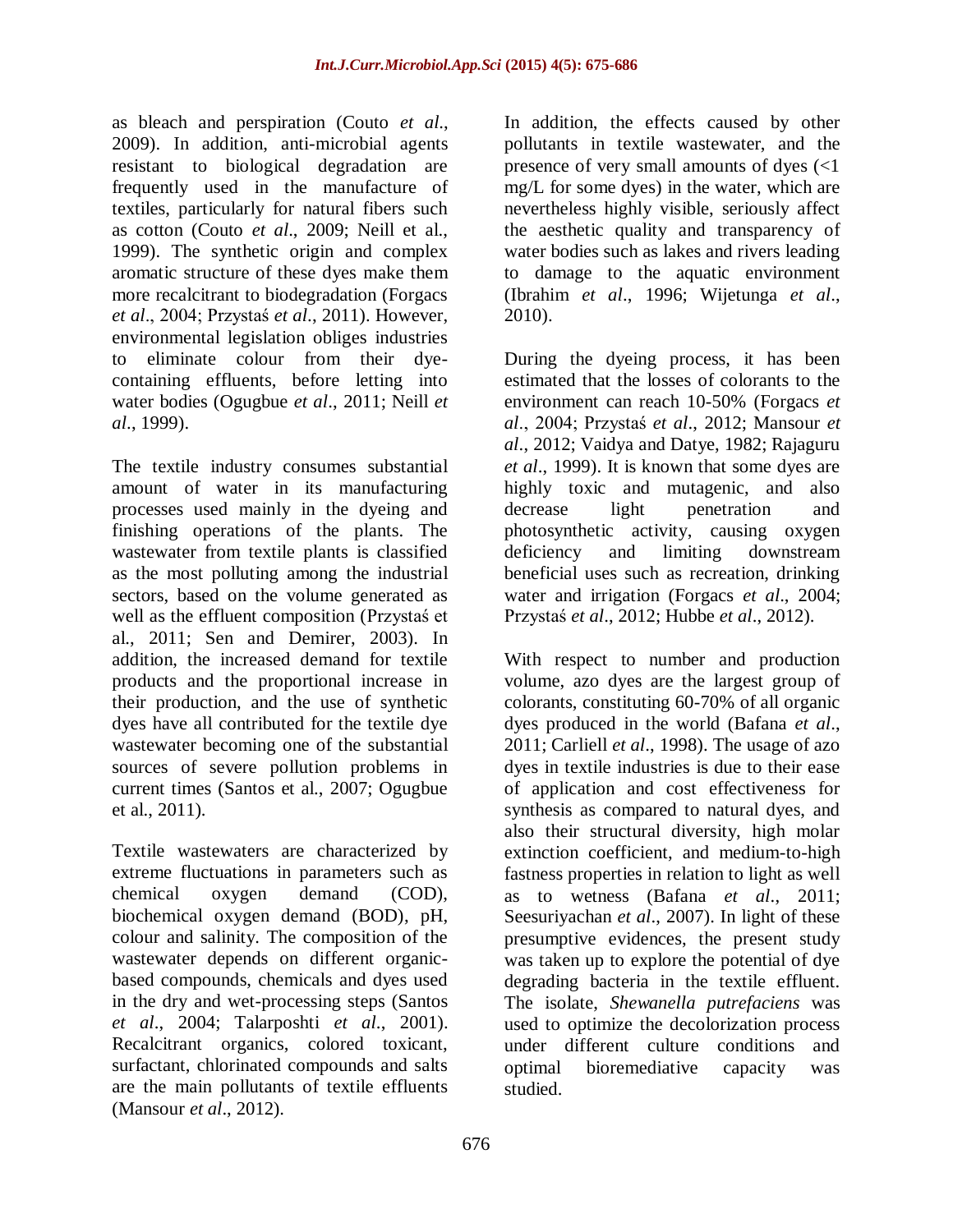## **Materials and Methods**

# **Chemicals**

The chemicals used for the experiments were of highest available purity and were obtained from the Hi-Media Laboratories (Mumbai, India). The textile dye, Red 10B was provided by Karnataka Silk Industries Corporation (Mysore, India). All other reagents were of analytical grade.



# **Bacterial strain and culture condition**

The bacterial strain was isolated from the textile effluent obtained from KSIC, Mysore, Karnataka, India. Further, the identification of the bacterial isolate was carried out at the Department of Studies in Biotechnology, University of Mysore, Mysore and was identified to be *Shewanella putrefaciens.*

### **Isolation and screening of dye decolorizing bacteria**

The effluent sample obtained from the textile industry was serially diluted with 9ml of distilled water from  $10^{-1}$  to  $10^{-7}$  dilution. About 0.1 ml of the serially diluted sample of  $10^{-5}$  and  $10^{-7}$  dilution was poured onto the nutrient agar [(g/l) Peptone - 5g, Sodium chloride- 5g, Yeast extract - 3g, Agar-15g and pH -7] plates and spread evenly under the laminar air flow providing aseptic

condition and incubated at 37°C for 24 hours. Individual colonies of the predominant types of microorganisms were purified by streaking (zigzag streaking) on the same medium. By Gram's staining, the purified isolates were examined microscopically to check their purity. Obtained pure cultures were maintained on nutrient agar at 4°C (Hayase *et al*., 2000; Kumar *et al*., 2005; Chen, 2002).

All the effluent isolated pure colonies were inoculated in 10ml Nutrient broth (inoculum). 2.5ml of inoculum was inoculated into 250 ml flasks containing 100ml mineral salts medium and dye (0.01%). Mineral salts basal medium had the following composition  $(g/l)$ : Na<sub>2</sub>HPO<sub>4</sub>, 2.13; KH2PO4, 1.3; NH4Cl, 0.5; MgSO4, 0.2; tab water up to 1 liter and 1ml of trace element solution per liter. The trace element solution had the following composition  $(g/l):MgSO4.7H_2O, 7.12; ZnSO_2.7H_2O,$  $0.044$ ; MnSO<sub>4</sub>.4H<sub>2</sub>O, 0.081; CuSO<sub>4</sub>.5H<sub>2</sub>O, 0.0782; Na  ${}_{2}MoO_{4}.2H_{2}O$ , 0.025; FeSO<sub>4</sub>.7H<sub>2</sub>O, 0.498; Boric acid  $0.1+0.27$ ml of  $H_2SO_4$ . The final pH was adjusted to 7.0. The mineral salts medium was supplemented with  $1(g/l)$  of yeast extract (Bayoumi *et al*., 2010). Each flask with 2.5 ml of inoculum was incubated on a rotary incubator at 150 rpm for six days at room temperature to check the dye degrading ability.

## **Optimization of culture media for dye decolorization by Response surface methodology**

To approach a near optimal response region of the medium composition, a fractional factorial Plackett-Burman design was applied. A total of eight experimental runs, including two center-point replicates were used to screen the media constituents for their effects on Red 10B decolorization by *Shewanella putrefaciens*. RSM was employed to identify the main effects of the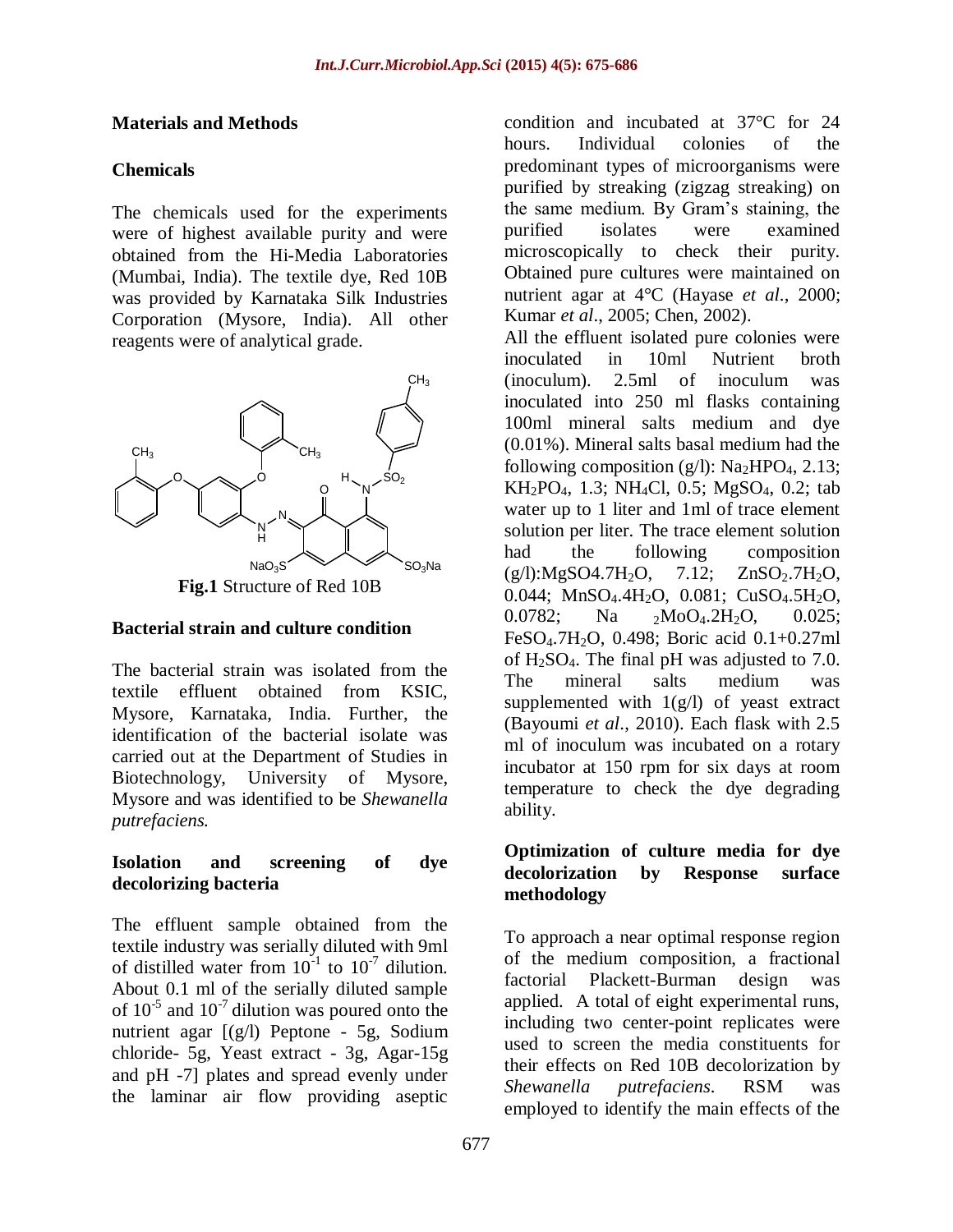seven operational variables. The experimental range and levels of media constituents used in Plackett-Burman design is shown in Table 1.

| <b>Table.1</b> Experimental range and levels of |
|-------------------------------------------------|
| media constituents used in                      |
| Plackett-Burman design for screening            |

|                      | <b>Range and levels</b> |      |  |  |  |
|----------------------|-------------------------|------|--|--|--|
| <b>Parameters</b>    | -1                      | $+1$ |  |  |  |
| <b>Yeast extract</b> | 0.1                     | 0.5  |  |  |  |
| <b>Sucrose</b>       | 0.1                     | 0.5  |  |  |  |
| <b>Glucose</b>       | 0.1                     | 0.5  |  |  |  |
| <b>Peptone</b>       | 0.1                     | 0.5  |  |  |  |
| MgSO <sub>4</sub>    | 0.1                     | 0.5  |  |  |  |
| $KH_2PO_4$           | 0.5                     | 1.0  |  |  |  |
| NH <sub>4</sub> Cl   | 10                      | 20   |  |  |  |

Plackett-Burman design was employed to study the interactions of different variables and various concentration of factors were chosen as the critical variables, and dye decolorization experiments were carried out according to the arrangement presented in Table 2.

# **Molecular characterization of the bacterial strain**

After purification by successive single colony isolation on an agar plate, the bacterial strain was identified by analysis of 16SrRNA sequences. The genomic DNA was extracted from the isolate by using the DNeasy Plant Minikit (Qiagen, Germany). Two primers Forward = 5'-TGG TAGTCCACGCCCTAAC-3' and Reverse = 5' CTGGAAAGTTCC GTGGATGT-3' were applied for the amplification of the 16SrRNA gene. Polymerase chain reaction (PCR) was performed as follows: predenaturation at 94°C for 5 min, 94°C for 30 s, 60°C for 30 s and 72°C for 45 s, 72°C for 2 min and hold at 4°C. Steps 2, 3 and 4 were repeated for 35 cycles.

Nucleotide sequencing for these samples was performed using ABI 3500XL Genetic Analyzer at the Department of Studies in Biotechnology, University of Mysore, Mysore. The nucleotide sequences of the isolate obtained were compared to the sequences available in the public database using BLAST software [\(www.ncbi.nlm.nih.gov\)](http://www.ncbi.nlm.nih.gov/). Neighbor-joining method (Saitou and Nei, 1987) was employed to construct the phylogenetic tree using MEGA4 software (Tamura et al., 2007), and the maximum likelihood method was adopted for calculating the evolutionary distance.

# **Decolorization assay**

To monitor the decolorization process, the degraded samples were taken from the experimental system and centrifuged at 6000 rpm for 20 min to remove the bacterial cells. The absorbance of the supernatant was measured at the maximum wavelength of the dye. The maximum absorbance of Red 10B was estimated by using UV-Visible Spectrophotometer 108 (Systronics) and the **λmax** was found to be at 573nm. The response % decolorization was calculated using the following equation:

 $D = [A_0 - A_1/A_0] \times 100$ 

Where  $D$  is percent decolorization;  $A<sub>o</sub>$  initial absorbance;  $A_1$  final absorbance.

# **Degradation studies**

Fourier transform infrared spectroscopy was applied for analysis of Red 10B and its decolorization products. After complete decolorization, cells were removed through centrifugation  $(10,000 \times g, 10 \text{ min})$ .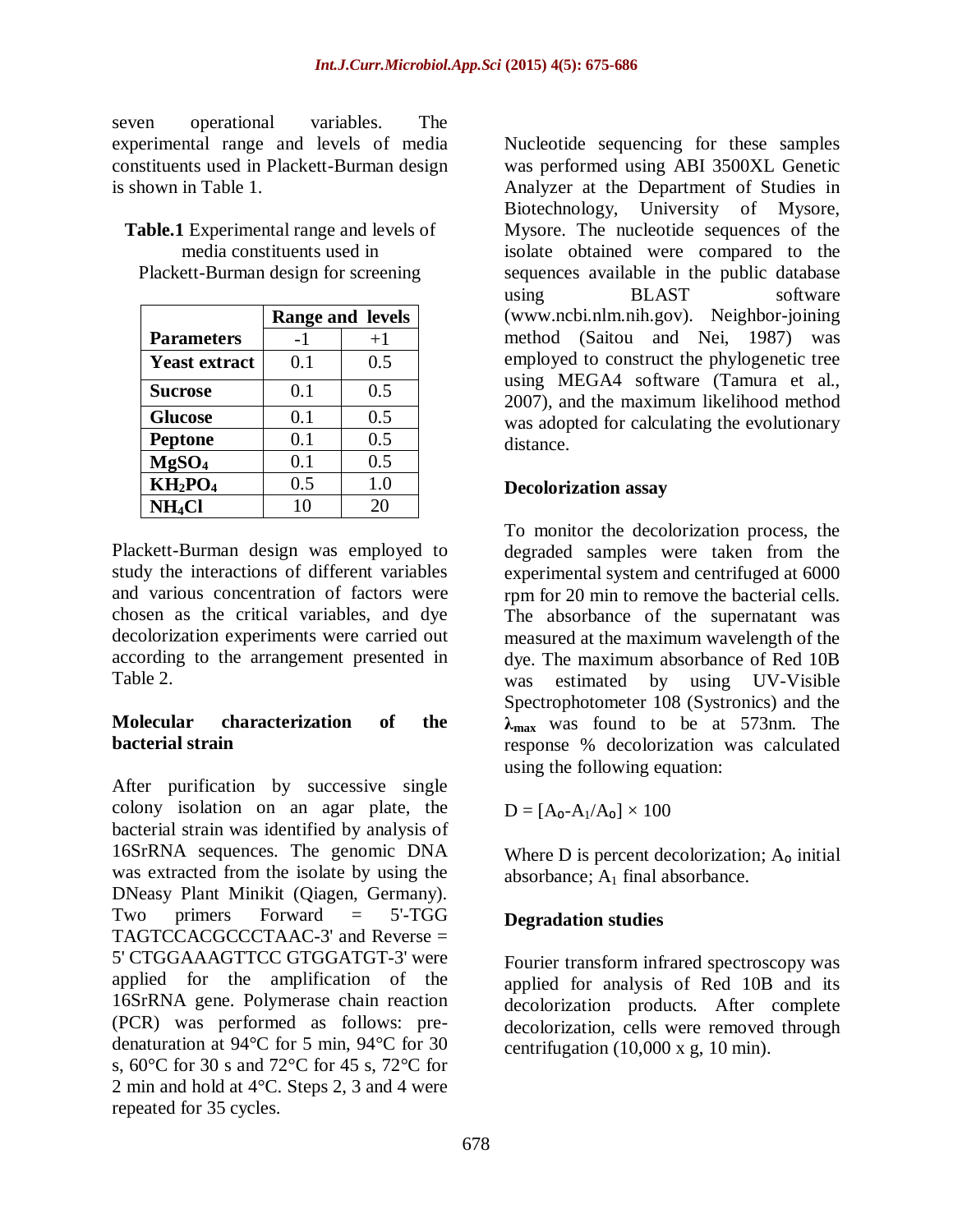The product metabolites produced after decolorization of dye mixture were extracted by using equal volume of ethyl acetate and dried by anhydrous  $Na<sub>2</sub>SO<sub>4</sub>$  in a rotary evaporator. This sample was then subjected to FT-IR analysis to confirm degradation (Moosvi *et al*., 2005; Jadhav *et al*., 2007). FTIR analysis was carried out using Perkin Elmer 783 Spectrophotometer and changes in % transmission at different wavelengths were observed. The FT-IR analysis was done in the mid-infrared region of 400-4000  $cm^{-1}$ .

### **Results and Discussion**

### **Molecular Identity of the Potential Strain**

The isolate used in this study was identified on the basis of 16SrRNA gene sequencing. The closest neighbor in GenBank database was found to *be S.putrefaciens* with the homology of 99.0%. The sequence was submitted to GenBank with an accession number of JN555612. The phylogenetic relationship of the isolate is shown in Fig.2

## **Effects of the process parameters on decolorization of Red 10B by** *S. putrefaciens*

The effect of process parameters (independent variables) such as yeast extract, sucrose, glucose, peptone, MgSO4,  $KH<sub>2</sub>PO<sub>4</sub>$  and  $NH<sub>4</sub>Cl$  on decolorization and degradation of Red 10B by *Shewanella putrefaciens* was studied. Experiments were performed as per the combinations of factors shown in Table 2. The corresponding response for dye decolorization varied from 72% to 92%. Based on the results, the regression model equation for dye decolorization is presented below:



**Fig.2** Phylogenetic tree of bacterial strain *S.putrefaciens* based on 16SrRNA gene sequence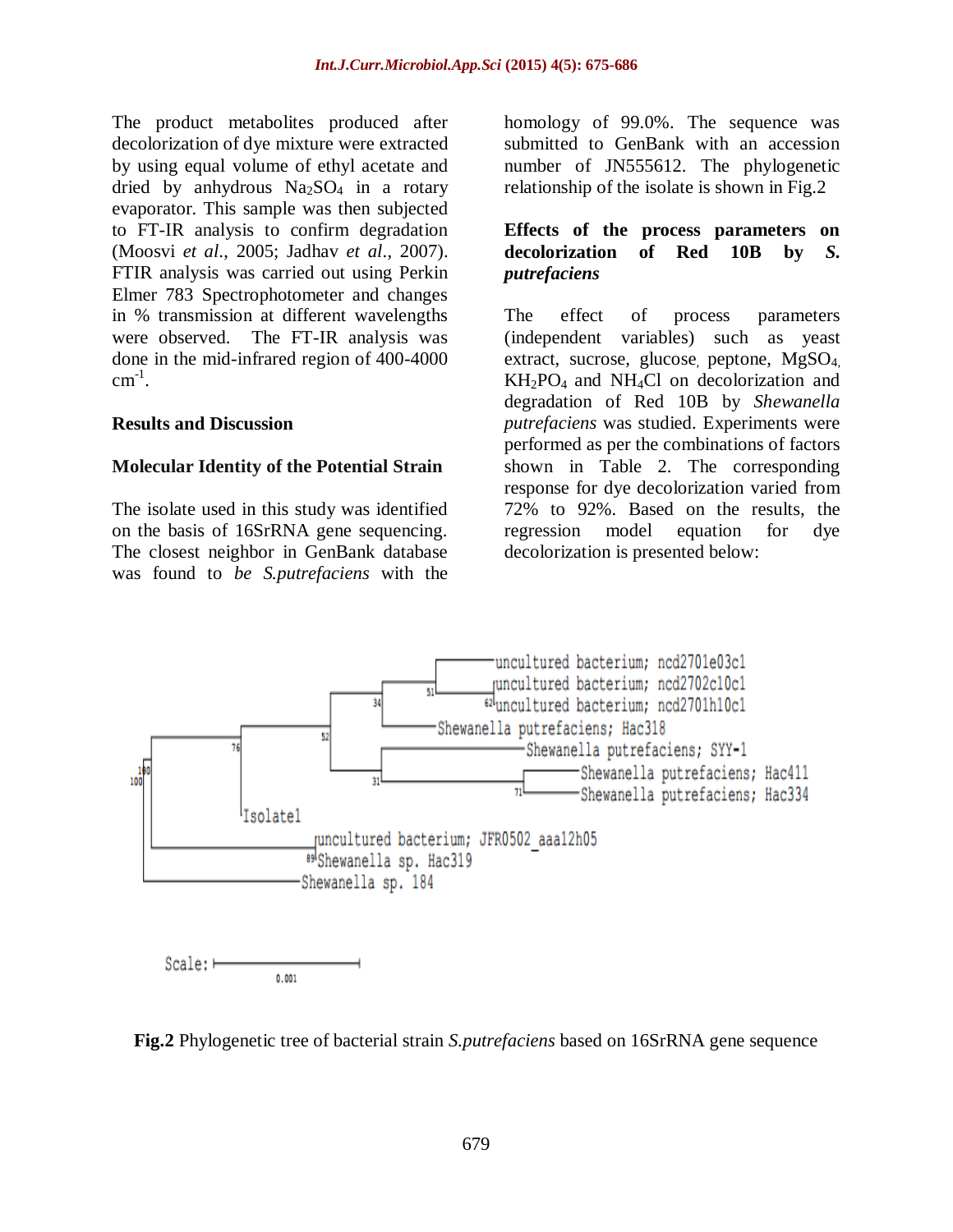### **% Decolorization = 92.67-18.75\*A-5.00\*B+1.25\*C+37.50\*D+6.00\*E-23.33\*F-13.75\*G**

The magnitude of effects indicates the level of significance of the variables on decolorization of the dye.

From the ANOVA table, it can be deduced that all the factors were highly significant in dye decolorization with *p*-value of 0.0001. The coefficient of variation (CV) was 15% indicating that the experiment performed was highly reliable. The model's goodness of fit was checked by the determination coefficient  $(R^2 = 99.2\%)$ . There was very good correlation between the observed and the predicted responses. This implies that 99.2% of the variation for dye removal efficiency was explained by the independent variables and this also means that the model did not explain only about 0.8% variation.

It is quite evident from the table 4 that the predicted values of percent dye decolorization have matched exactly with the experimentally measured values (actual values). The graph shows that the values are positively correlating.

The Pareto chart illustrates the order of significance of the variables affecting the dye decolorization. Peptone is shown to positively influence dye decolorization. Yeast extract, NH<sub>4</sub>Cl, Sucrose,  $KH_2PO_4$ negatively influences the dye decolorization. Other factors have least or no effect which is below t-value limit.

In the perturbation graph, the reference point is set at the middle of the design space (the coded zero level of each factor). The deviation of factors B, D and E are equal from the reference point and its produces relatively equal effect on dye decolorization. The deviation of factor C from 0 to  $+1.5$  has relatively greater effect than deviation towards -1.5 coded units, indicating that this factor would greatly enhance the dye decolorization. Whereas in case of factor A, F and G the deviation from 0 to -1.5 coded units has greater effect than towards  $+1.5$ coded units indicating that, these factors would negatively influence the dye decolorization. So, it can be inferred that higher concentration of factor C and lower concentration of factors A, F and G would greatly enhance the dye decolorization.

| Run          | <b>Yeast</b>    | <b>Sucrose</b> | <b>Glucose</b> | <b>Peptone</b>             | MgSO <sub>4</sub>            | $KH_2PO_4$ | NH <sub>4</sub> Cl | <b>Decolorization</b> |
|--------------|-----------------|----------------|----------------|----------------------------|------------------------------|------------|--------------------|-----------------------|
| no.          | extract $(\% )$ | (%)            | $(\%)$         | $\left(\frac{0}{0}\right)$ | $\left( \frac{6}{6} \right)$ | (%)        | $(\%)$             | (%)                   |
|              | 0.5             | 1.0            | 0.5            | 0.15                       | 0.5                          | 0.35       | 0.1                | 78.0                  |
| 2            | 0.5             | 1.0            | 0.1            | 0.35                       | 0.25                         | 0.35       | 0.5                | 78.0                  |
| 3            | 0.5             | 0.1            | 0.5            | 0.15                       | 0.25                         | 0.50       | 0.5                | 72.0                  |
| 4            | 0.1             | 1.0            | 0.1            | 0.15                       | 0.5                          | 0.50       | 0.5                | 76.0                  |
| 5            | 0.5             | 0.1            | 0.1            | 0.35                       | 0.5                          | 0.50       | 0.1                | 86.0                  |
| 6            | 0.1             | 0.1            | 0.5            | 0.35                       | 0.5                          | 0.35       | 0.5                | 92.0                  |
| $\mathbf{r}$ | 0.1             | 1.0            | 0.5            | 0.35                       | 0.25                         | 0.50       | 0.1                | 88.0                  |
| 8            | 0.1             | 0.1            | 0.1            | 0.15                       | 0.25                         | 0.35       | 0.1                | 88.0                  |

**Table.2** Plackett-Burman design for screening the media constituents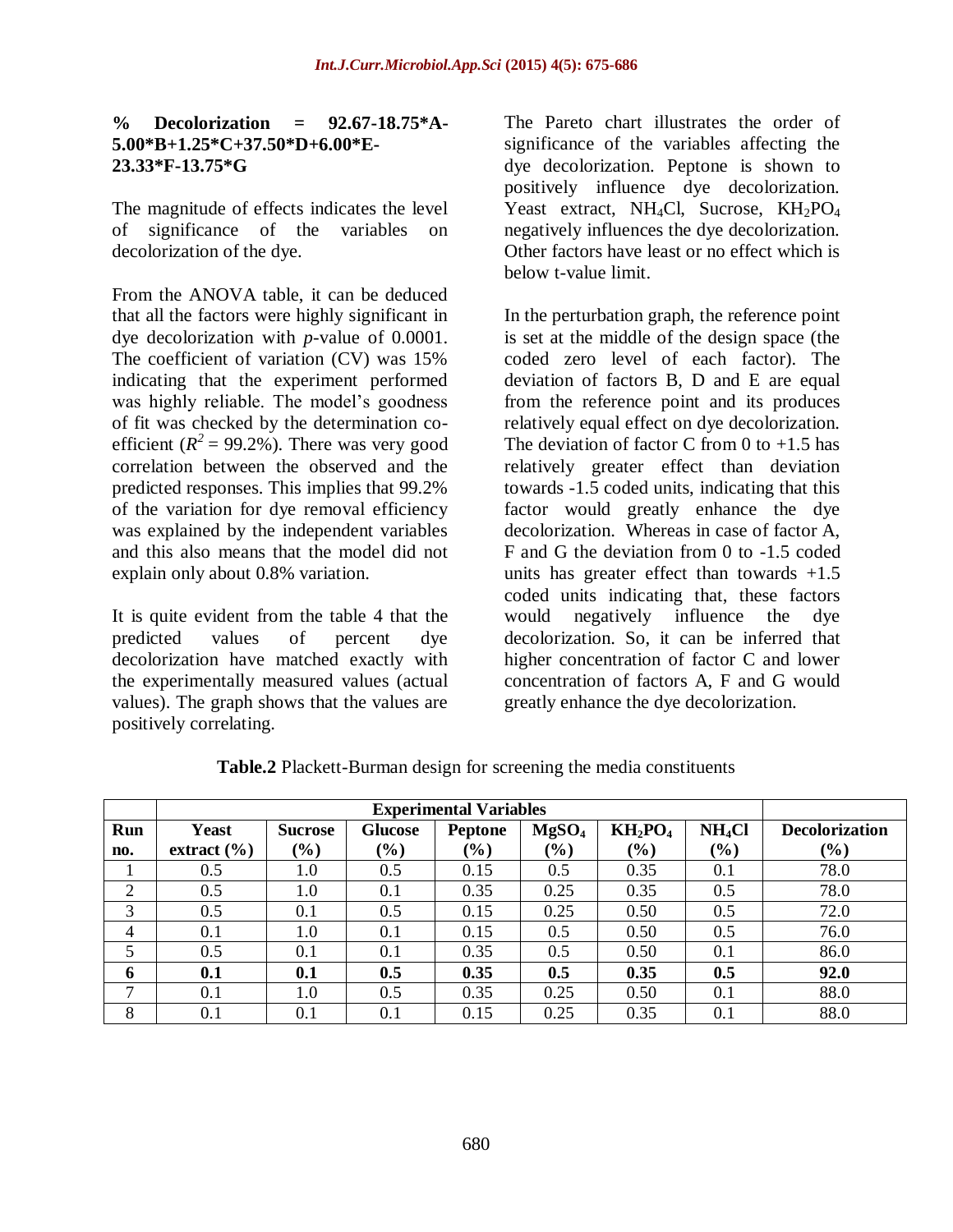| <b>Parameter</b> | <b>Medium</b>      | Degree of | Sum of        | <b>Mean</b>   | $\mathbf{F}$ | P              |
|------------------|--------------------|-----------|---------------|---------------|--------------|----------------|
|                  | components         | Freedom   | <b>Square</b> | <b>Square</b> | value        | value          |
| Model            |                    |           | 507.66        | 382.29        | Infty        | $< .0001**$    |
| A                | Yeast extract      |           | 150.0         | 150.0         | Infty        | $\leq 0.001**$ |
| В                | Sucrose            |           | 54.0          | 54.0          | Infty        | $< .0001**$    |
| $\mathcal{C}$    | Glucose            |           | 0.66          | 0.66          | Infty        | $< .0001**$    |
| D                | Peptone            |           | 150.0         | 150.0         | Infty        | $< .0001**$    |
| E                | MgSO <sub>4</sub>  |           | 6.00          | 6.00          | Infty        | $< 0.001**$    |
| F                | $KH_2PO_4$         |           | 32.66         | 32.66         | Infty        | $< 0.001**$    |
| G                | NH <sub>4</sub> Cl |           | 80.66         | 80.66         | Infty        | $< 0.001**$    |

 $CV = 15.0, R2 = 99.2\%$ 

**Table.4** Comparison of actual and predicted responses for dye removal

| Exp.<br>run    | <b>Experimental variables</b> |         |                    |      |      |      |                        | <b>Decolorization</b><br>efficiency $(\% )$ |       |  |
|----------------|-------------------------------|---------|--------------------|------|------|------|------------------------|---------------------------------------------|-------|--|
|                | B                             |         | D                  | E    | F    | G    | <b>Actual</b><br>value | <b>Predicted</b><br>value                   |       |  |
| 1              | A<br>0.5                      | 1.0     | $\mathbf C$<br>0.5 | 0.15 | 0.5  | 0.35 | 0.1                    | 78.0                                        | 78.0  |  |
|                |                               |         |                    |      |      |      |                        |                                             |       |  |
| $\overline{2}$ | 0.5                           | 1.0     | 0.1                | 0.35 | 0.25 | 0.35 | 0.5                    | 78.0                                        | 78.0  |  |
| 3              | 0.5                           | $0.1\,$ | 0.5                | 0.15 | 0.25 | 0.50 | 0.5                    | 72.0                                        | 72.01 |  |
| 4              | 0.1                           | 1.0     | 0.1                | 0.15 | 0.50 | 0.50 | 0.5                    | 76.0                                        | 76.01 |  |
| 5              | 0.5                           | 0.1     | 0.1                | 0.35 | 0.50 | 0.50 | 0.1                    | 86.0                                        | 86.01 |  |
| 6              | 0.1                           | 0.1     | 0.5                | 0.35 | 0.50 | 0.35 | 0.5                    | 92.0                                        | 92.0  |  |
| 7              | 0.1                           | 1.0     | 0.5                | 0.35 | 0.25 | 0.50 | 0.1                    | 88.0                                        | 88.01 |  |
| 8              | 0.1                           |         | 0.1                | 0.15 | 0.25 | 0.35 | 0.1                    | 88.0                                        | 88.0  |  |

**Fig.3** Comparison of the experimental results of decolorization efficiency with those calculated via PB design resulted equation



681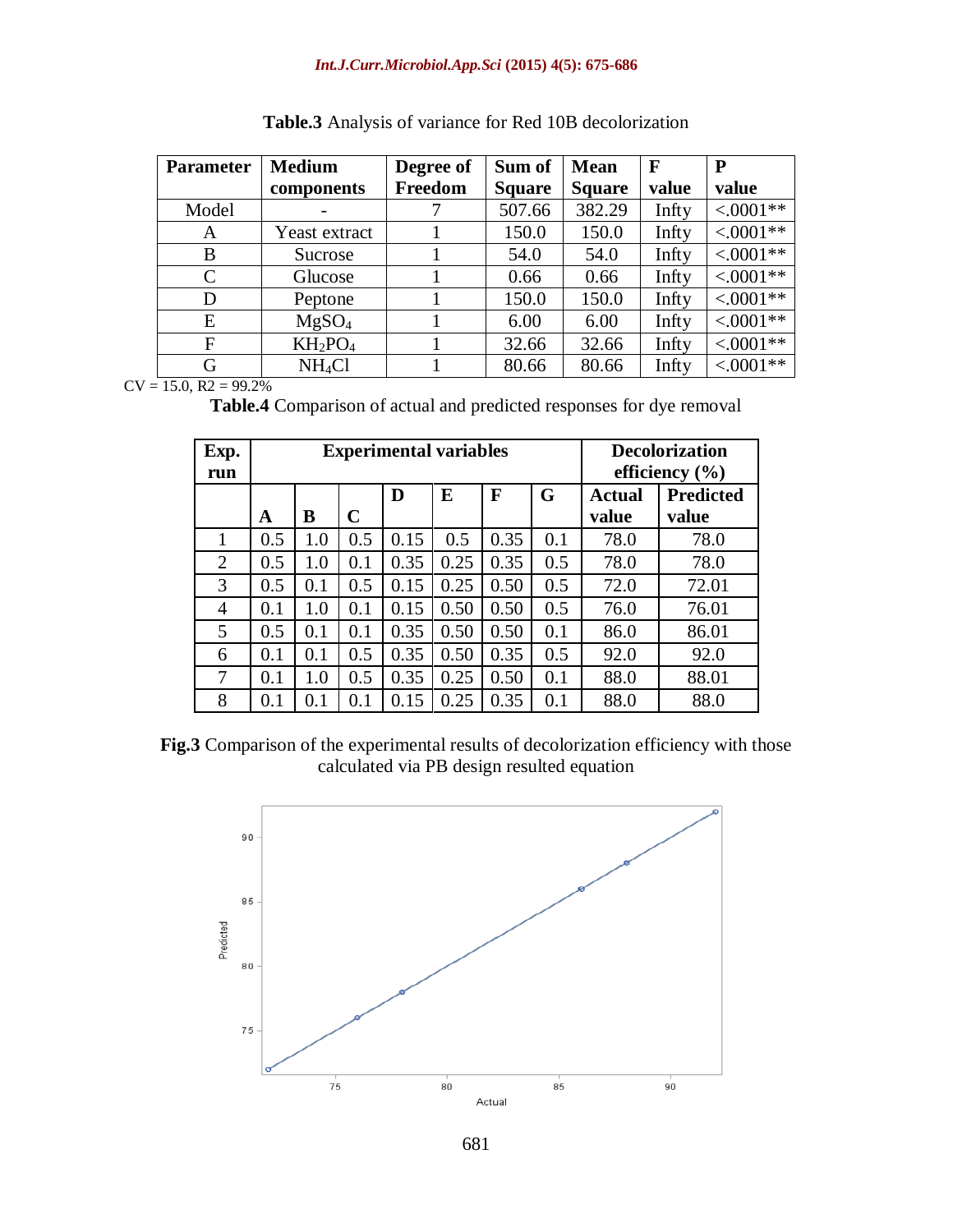

**Fig.4** Pareto chart for Plackett-Burman design for 7 factors on Red 10B decolorization

**Fig.5** Perturbation graph showing the optimum values of the medium component



**Deviation from Reference Point (Coded Units)** 

#### **Optimization of the media constituents using RSM**

To investigate the interactive effect of two factors on the decolorization of dye, response surface plots were drawn. Some typical 3D response surface plots to illustrate these salient findings on the interaction between the media constituents on Red 10B decolorization are depicted in Fig  $5$ .

Two parameters were plotted at a time on the  $x_1$  and  $x_2$  axes respectively, with the other remaining parameters set at their optimized value (Yeast extract=0.019%, Sucrose=0.17%, Glucose=0.32%, Peptone= $0.39\%$ , MgSO<sub>4</sub>= $0.41\%$ ,  $KH_2PO_4=0.38\%$ ,  $NH_4Cl=0.09\%$  with inoculum size=20%, pH 8, temperature 30°C and dye concentration 0.01%).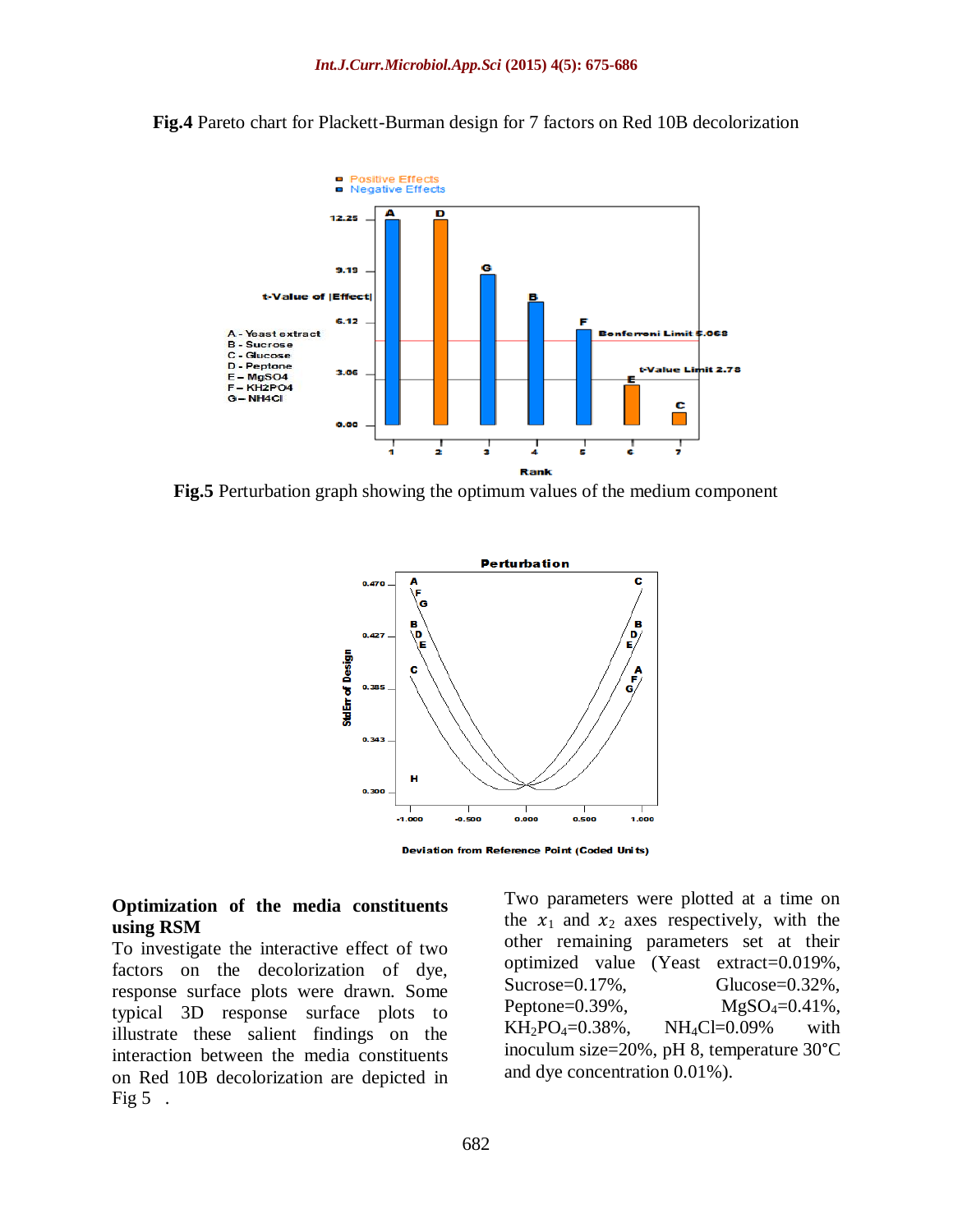**Fig.6** Three dimensional response surface plot showing the interactive effect of (a) glucose and yeast extract (b) peptone and glucose (c) sucrose and glucose (d) peptone and sucrose (e) MgSO4 and peptone (f) KH2PO4 and peptone (g) KH2PO4 and glucose (h) KH2PO4 and sucrose

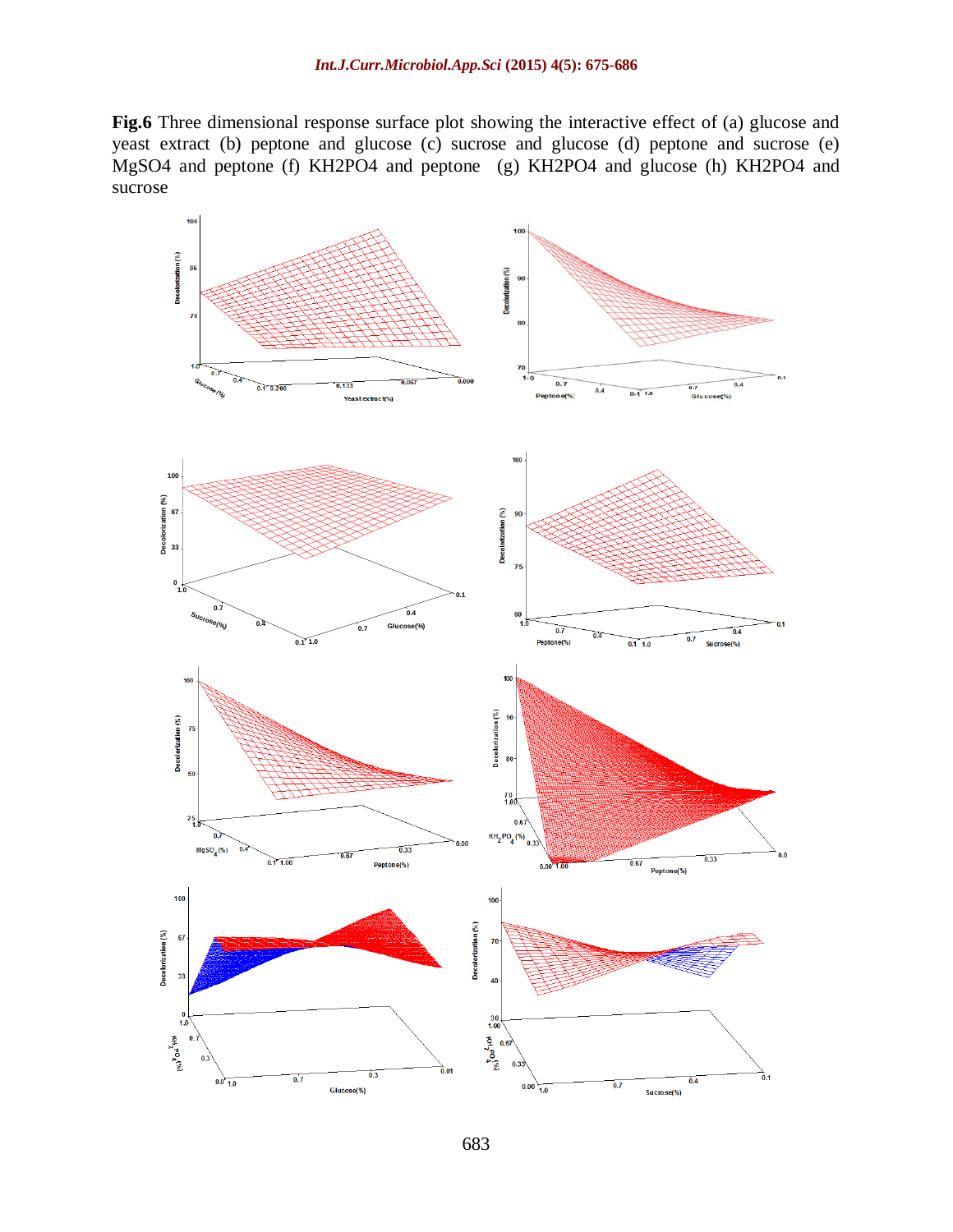

**Fig.7a**– FTIR spectrum of the initial dye **b.** FTIR spectrum of the dye degradation product

#### **Degradation product analysis**

FTIR spectral comparison between the dye and its product formed after decolorization by bacterial strain confirmed biodegradation of the dye into different metabolites. The FTIR spectrum of extracted metabolites showed significant changes in position of peaks when compared with the initial dye spectrum. The FTIR spectrum obtained from Red 10B before degradation showed  $C=0$ stretching at  $1627 \text{ cm}^{-1}$  showing the presence of carbonyl group. Peak at

 $3441.1 \text{cm}^{-1}$  showed the presence of N-H indicating the presence of secondary amine. The degraded compound showed the disappearance of N-H indicating the degradation of the dye.

#### **Validation of the experimental model**

The maximum experimental response for Red 10B removal was 84% whereas predicted response was 98.92%. To validate the optimum combination of the process variables, confirmatory experiments were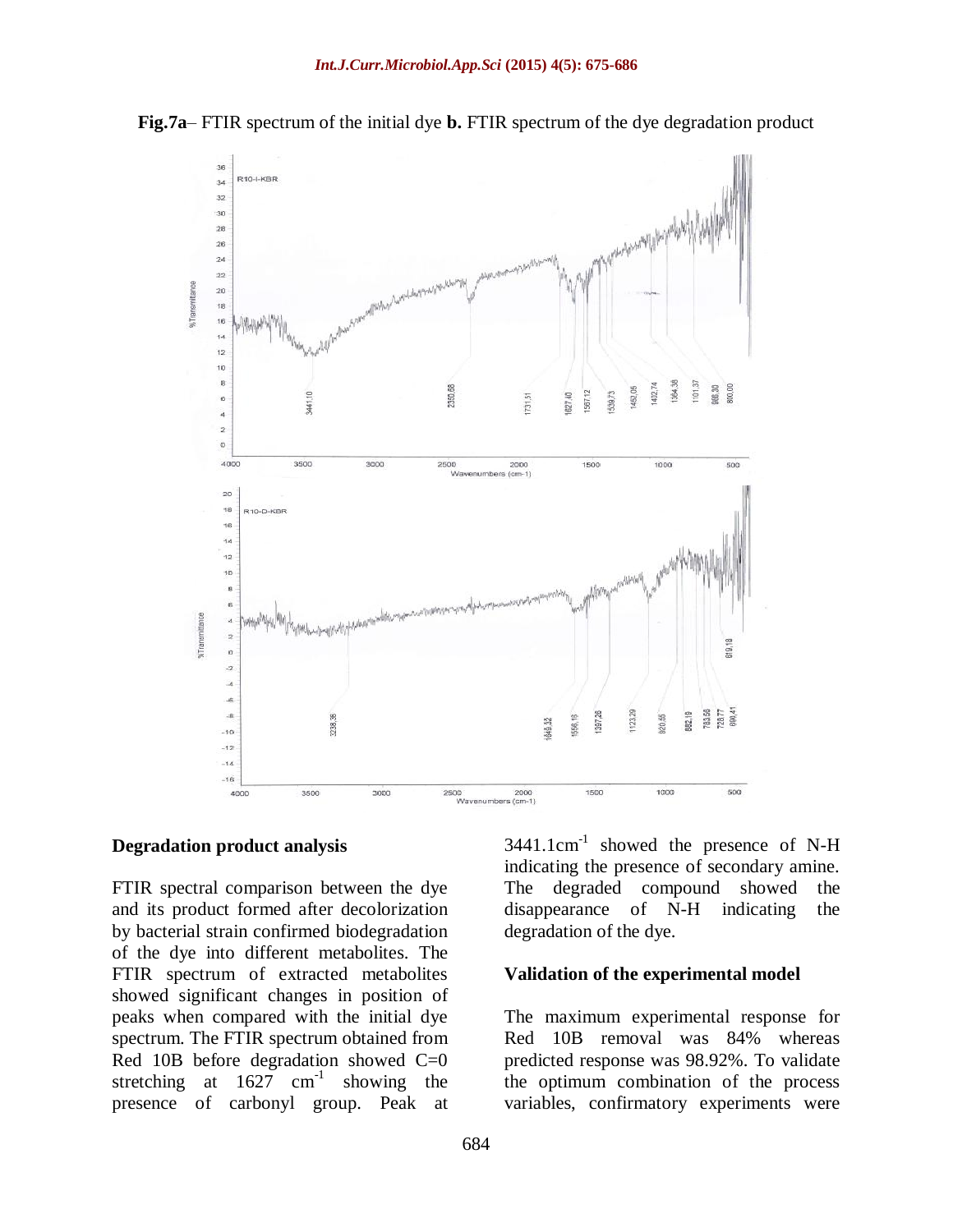carried out. The selected combinations of the seven variables resulted in 84.91% decolorization. Hence, maximum decolorization of the dye can be obtained by using the following factors: (Yeast extract=0.019%, Sucrose=0.17%,  $Glucose=0.32\%$ ,  $Peptone=0.39\%$ ,  $MgSO_4=0.41\%, \quad KH_2PO_4=0.38\%,$ NH4Cl=0.09% with Inoculum size=20%, pH 8, temperature 30°C and dye concentration  $0.01\%$ ).

# **Acknowledgement**

The authors thank Dr. Suresh Dabade, Assistant Dyeing Master, Karnataka Silk Industries Corporation, Mysore for having provided the dye sample and the effluent. The authors are grateful to Ms. Ramya Rao, Senior Research Fellow, National Institute of Animal Nutrition & Physiology, Bangalore for her assistance in statistical analysis. Authors acknowledge Dr.Chandra Nayak, Department of Studied in Biotechnology, University of Mysore, Mysore for sequencing the bacterial isolate.

# **References**

- Bafana, A., Devi, S.S., Chakrabarti, T. 2011. Azo dyes: past, present and the future. *Environmental Reviews.*, (19): 350–370.
- Bayoumi, R.A., *et al*. 2010. Biodecolorization and Biodegradation of Azo dyes by Some Bacterial isolates**.** *J. Appl. Environ. Biol. Sci.*, 1(1): 1-25.
- Carliell, C.M., *et al*.1998. The effect of salts used in textile dyeing on microbial decolourisation of a reactive azo dye. *Environmental Technology.*, 19(11): 1133-1137.
- Chen, B., 2002. Understanding decolorization characteristic of reactive azo dyes by *Pseudomonas*

*luteola*: toxicity and kinetics. *Process Biochem.*, (38): 437-446.

- Couto, S.R., 2009. Dye removal by immobilised fungi. *Biotechnology Advances.*, 27(3): 227-235.
- Forgacs, E., Cserháti, T., Oros, G. 2004. Removal of synthetic dyes from wastewaters: a review. *Environment International.*, 30 (7): 953- 971.
- Hayase, N., Kouno, K., Ushio, K. 2000. Isolation and characterization of *Aeromonas sp.* B- 5 capable of decolorizing various dyes. *Jour. of Biosci. and Bioengin*., (90): 570-573.
- Hubbe, M. A., *et al*. 2012. Cellulosic substrates for removal of pollutants from aqueous systems, a review to dyes. Dye biosorption, Review. *Bio Resources*., 7 (2): 2592-2687.
- Ibrahim, M.B., *et al*. 1996. Microbial decolorization of textile dye containing effluents, a review. *Bioresource Technology.*, 58(3): 217-227.
- Jadhav, J.P., et al. 2007. Decolorization of azo dye, methyl red by *Saccharomyces cerevisiae* MTCC 463. *Chemosphere*., (68): 394-400.
- Kumar, K., et al. 2005. Decolorization, biodegradation and detoxification of benzidine based azo dyes. *Bioresource Techno.,* 1-7.
- Mansour, H.B., *et al*. 2012. Alteration of in vitro and acute in vivo toxicity of textile dyeing wastewater after chemical and biological remediation. *Environmental science and pollution research international.,* 2-7.
- Marmion, D.M., Handbook of US colorants. Foods, drugs, cosmetics and medical devices, 3rd edn. Wiley, New York, 1991.
- Moosvi, S., Keharia, H., Madamwar, D.2005. Decolourization of textile dye Reactive Violet 5 by a newly isolated bacterial consortium RVM